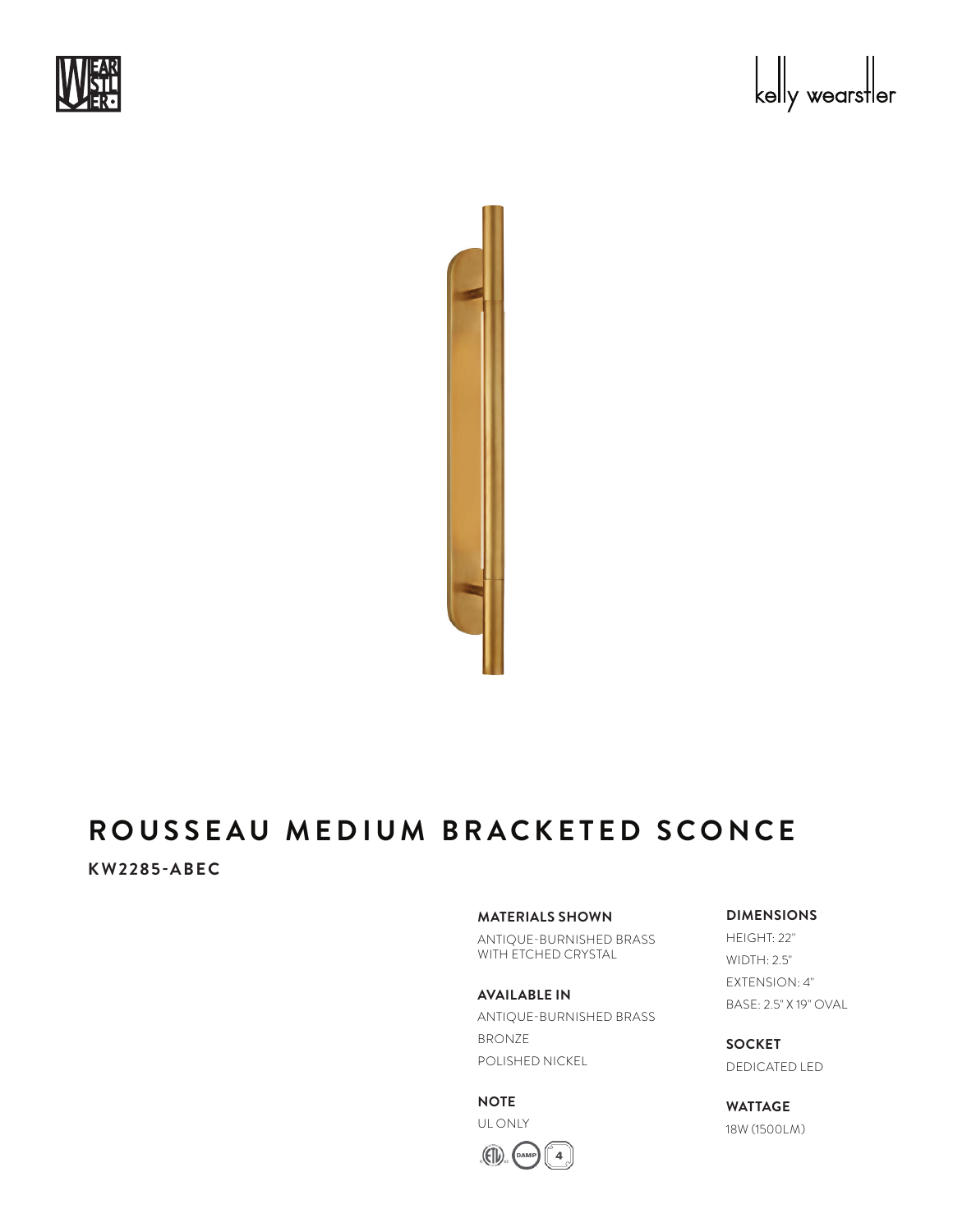





# **ROUSSEAU MEDIUM BRACKETED SCONCE**

# **KW2285-BZEC**

**MATERIALS SHOWN**

BRONZE WITH ETCHED CRYSTAL

**AVAILABLE IN** ANTIQUE-BURNISHED BRASS BRONZE POLISHED NICKEL

**NOTE** UL ONLY



#### **DIMENSIONS**

HEIGHT: 22" WIDTH: 2.5" EXTENSION: 4" BASE: 2.5" X 19" OVAL

**SOCKET** DEDICATED LED

**WATTAGE** 18W (1500LM)